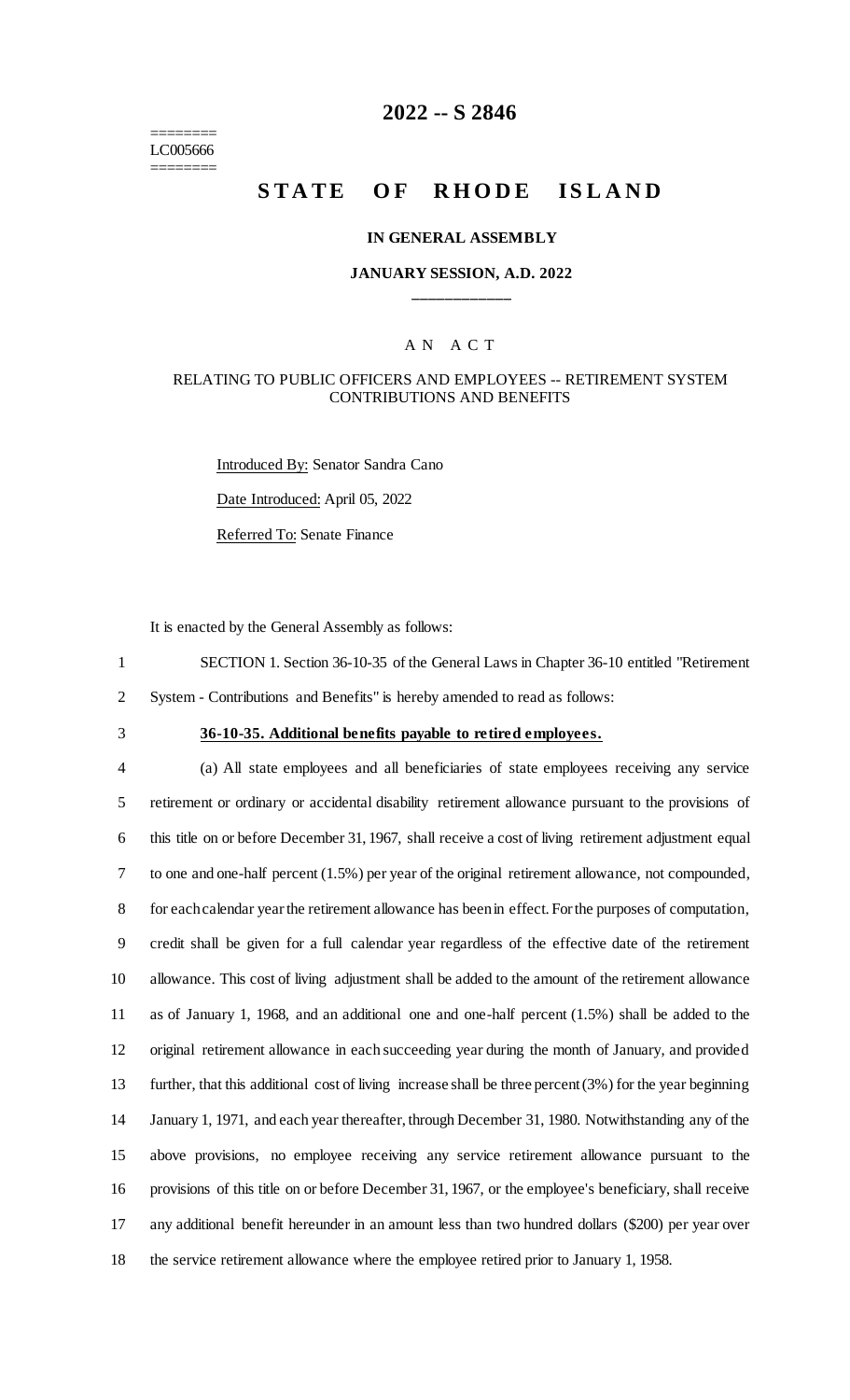(b) All state employees and all beneficiaries of state employees retired on or after January 1, 1968, who are receiving any service retirement or ordinary or accidental disability retirement allowance pursuant to the provisions of this title shall, on the first day of January next following the third anniversary date of the retirement, receive a cost of living retirement adjustment, in addition to his or her retirement allowance, in an amount equal to three percent (3%) of the original retirement allowance. In each succeeding year thereafter through December 31, 1980, during the month of January, the retirement allowance shall be increased an additional three percent (3%) of the original retirement allowance, not compounded, to be continued during the lifetime of the employee or beneficiary. For the purposes of computation, credit shall be given for a full calendar year regardless of the effective date of the service retirement allowance.

 (c)(1) Beginning on January 1, 1981, for all state employees and beneficiaries of the state employees receiving any service retirement and all state employees, and all beneficiaries of state employees, who have completed at least ten (10) years of contributory service on or before July 1, 2005, pursuant to the provisions of this chapter, and for all state employees, and all beneficiaries of state employees who receive a disability retirement allowance pursuant to §§ 36-10-12 -- 36-10- 15, the cost of living adjustment shall be computed and paid at the rate of three percent (3%) of the original retirement allowance or the retirement allowance as computed in accordance with § 36- 10-35.1, compounded annually from the year for which the cost of living adjustment was determined to be payable by the retirement board pursuant to the provisions of subsection (a) or (b) of this section. Such cost of living adjustments are available to members who retire before October 1, 2009, or are eligible to retire as of September 30, 2009.

 (2) The provisions of this subsection shall be deemed to apply prospectively only and no retroactive payment shall be made.

 (3) The retirement allowance of all state employees and all beneficiaries of state employees who have not completed at least ten (10) years of contributory service on or before July 1, 2005, or were not eligible to retire as of September 30, 2009, shall, on the month following the third anniversary date of retirement, and on the month following the anniversary date of each succeeding year be adjusted and computed by multiplying the retirement allowance by three percent (3%) or the percentage of increase in the Consumer Price Index for all Urban Consumers (CPI-U) as published by the United States Department of Labor Statistics determined as of September 30 of the prior calendar year, whichever is less; the cost of living adjustment shall be compounded annually from the year for which the cost of living adjustment was determined payable by the retirement board; provided, that no adjustment shall cause any retirement allowance to be decreased from the retirement allowance provided immediately before such adjustment.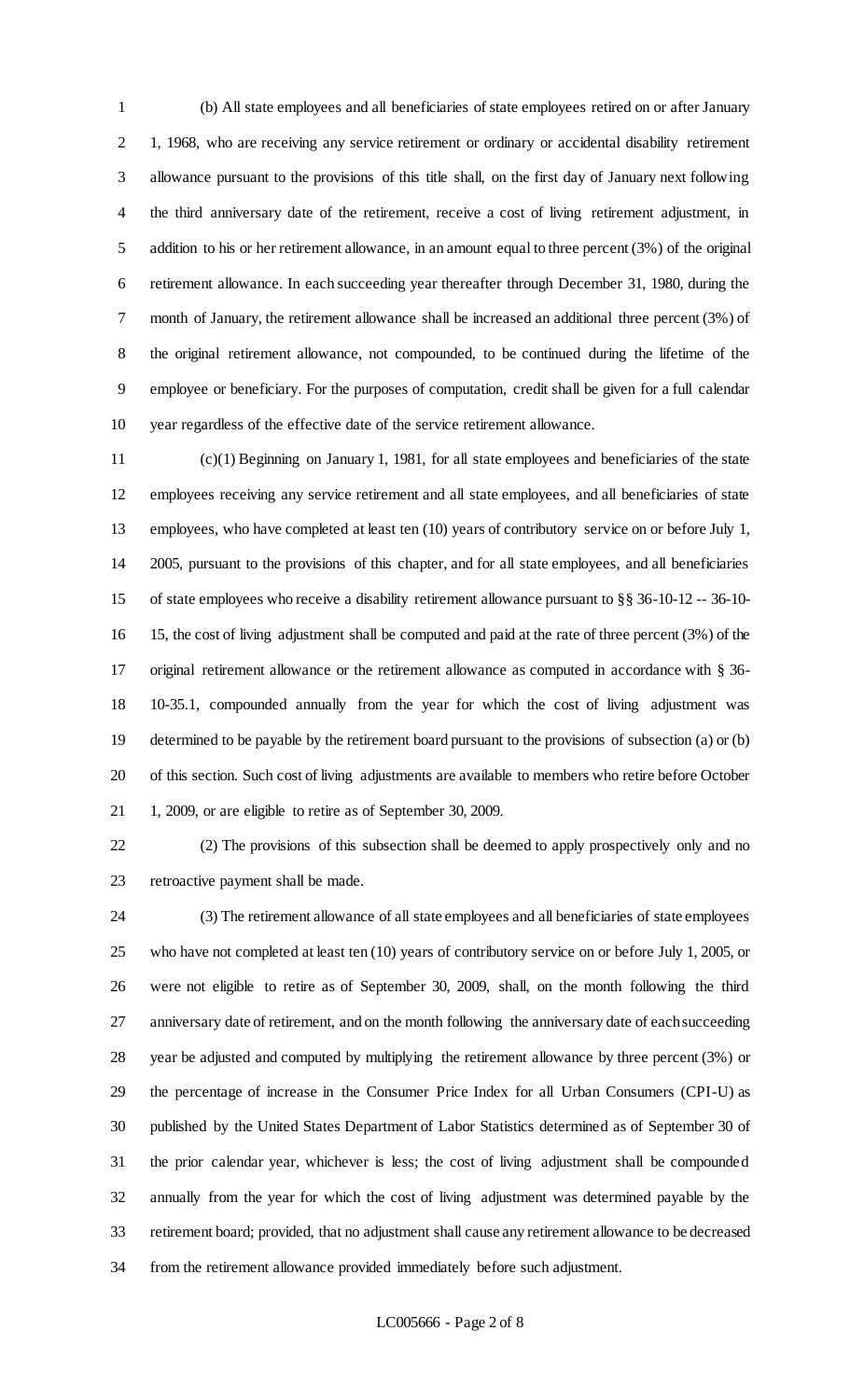(d) For state employees not eligible to retire in accordance with this chapter as of September 30, 2009, and not eligible upon passage of this article, and for their beneficiaries, the cost of living adjustment described in subsection (c)(3) of this section shall only apply to the first thirty-five thousand dollars (\$35,000) of retirement allowance, indexed annually, and shall commence upon the third (3rd) anniversary of the date of retirement or when the retiree reaches age sixty-five (65), whichever is later. The thirty-five thousand dollar (\$35,000) limit shall increase annually by the percentage increase in the Consumer Price Index for all Urban Consumers (CPI- U) as published by the United States Department of Labor Statistics determined as of September 30 of the prior calendar year or three percent (3%), whichever is less. The first thirty-five thousand dollars (\$35,000) of retirement allowance, as indexed, shall be multiplied by the percentage of increase in the Consumer Price Index for all Urban Consumers (CPI-U) as published by the United States Department of Labor Statistics determined as of September 30 of the prior calendar year or three percent (3%), whichever is less, on the month following the anniversary date of each succeeding year. For state employees eligible to retire as of September 30, 2009, or eligible upon passage of this article, and for their beneficiaries, the provisions of this subsection (d) shall not apply.

 (e) All legislators and all beneficiaries of legislators who are receiving a retirement allowance pursuant to the provisions of § 36-10-9.1 for a period of three (3) or more years, shall, commencing January 1, 1982, receive a cost of living retirement adjustment, in addition to a retirement allowance, in an amount equal to three percent (3%) of the original retirement allowance. In each succeeding year thereafter during the month of January, the retirement allowance shall be increased an additional three percent (3%) of the original retirement allowance, compounded annually, to be continued during the lifetime of the legislator or beneficiary. For the purposes of computation, credit shall be given for a full calendar year regardless of the effective date of the service retirement allowance.

(f) The provisions of §§ 45-13-7 -- 45-13-10 shall not apply to this section.

 (g) This subsection (g) shall be effective for the period July 1, 2012, through June 30, 2015. (1) Notwithstanding the prior paragraphs of this section, and subject to paragraph (g)(2) below, for all present and former employees, active and retired members, and beneficiaries receiving any retirement, disability or death allowance or benefit of any kind, the annual benefit adjustment provided in any calendar year under this section shall be equal to (A) multiplied by (B) where (A) is equal to the percentage determined by subtracting five and one-half percent (5.5%) (the "subtrahend") from the Five-Year Average Investment Return of the retirement system determined as of the last day of the plan year preceding the calendar year in which the adjustment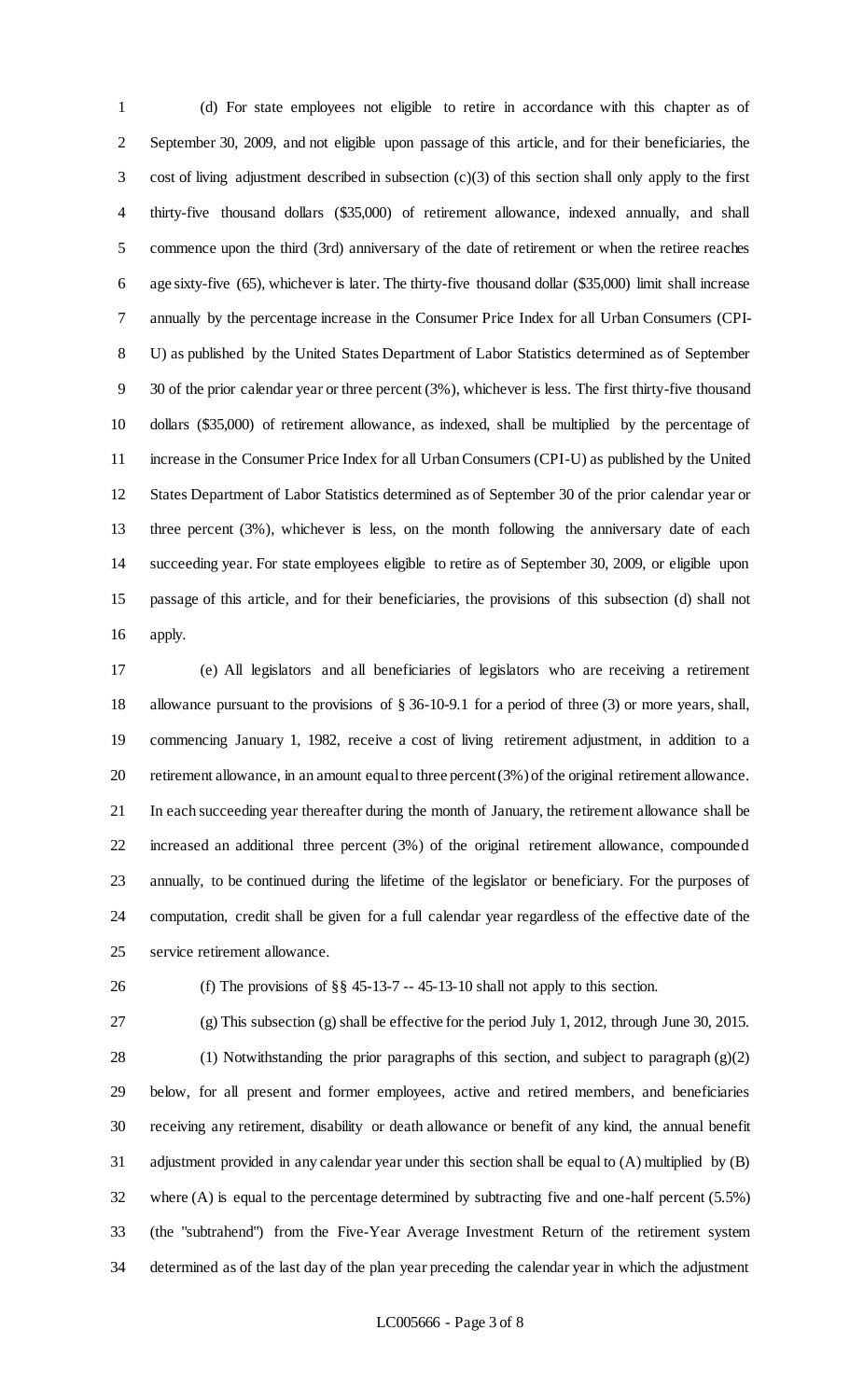is granted, said percentage not to exceed four percent (4%) and not to be less than zero percent (0%), and (B) is equal to the lesser of the member's retirement allowance or the first twenty-five thousand dollars (\$25,000) of retirement allowance, such twenty-five thousand dollars (\$25,000) amount to be indexed annually in the same percentage as determined under (g)(1)(A) above. The "Five-Year Average Investment Return" shall mean the average of the investment returns of the most recent five (5) plan years as determined by the retirement board. Subject to paragraph (g)(2) below, the benefit adjustment provided by this paragraph shall commence upon the third (3rd) anniversary of the date of retirement or the date on which the retiree reaches his or her Social Security retirement age, whichever is later. In the event the retirement board adjusts the actuarially assumed rate of return for the system, either upward or downward, the subtrahend shall be adjusted either upward or downward in the same amount.

 (2) Except as provided in paragraph (g)(3), the benefit adjustments under this section for any plan year shall be suspended in their entirety unless the Funded Ratio of the Employees' Retirement System of Rhode Island, the Judicial Retirement Benefits Trust and the State Police Retirement Benefits Trust, calculated by the system's actuary on an aggregate basis, exceeds eighty percent (80%) in which event the benefit adjustment will be reinstated for all members for such plan year.

 In determining whether a funding level under this paragraph (g)(2) has been achieved, the actuary shall calculate the funding percentage after taking into account the reinstatement of any current or future benefit adjustment provided under this section.

 (3) Notwithstanding paragraph (g)(2), in each fifth plan year commencing after June 30, 2012, commencing with the plan year ending June 30, 2017, and subsequently at intervals of five 23 plan years, a benefit adjustment shall be calculated and made in accordance with paragraph  $(g)(1)$  above until the Funded Ratio of the Employees' Retirement System of Rhode Island, the Judicial Retirement Benefits Trust and the State Police Retirement Benefits Trust, calculated by the system's actuary on an aggregate basis, exceeds eighty percent (80%).

 (4) Notwithstanding any other provision of this chapter, the provisions of this paragraph (g) shall become effective July 1, 2012, and shall apply to any benefit adjustment not granted on or prior to June 30, 2012.

(h) This subsection (h) shall become effective July 1, 2015.

 (1)(A) As soon as administratively reasonable following the enactment into law of this subsection (h)(1)(A), a one-time benefit adjustment shall be provided to members and/or beneficiaries of members who retired on or before June 30, 2012, in the amount of 2% of the lesser of either the member's retirement allowance or the first twenty-five thousand dollars (\$25,000) of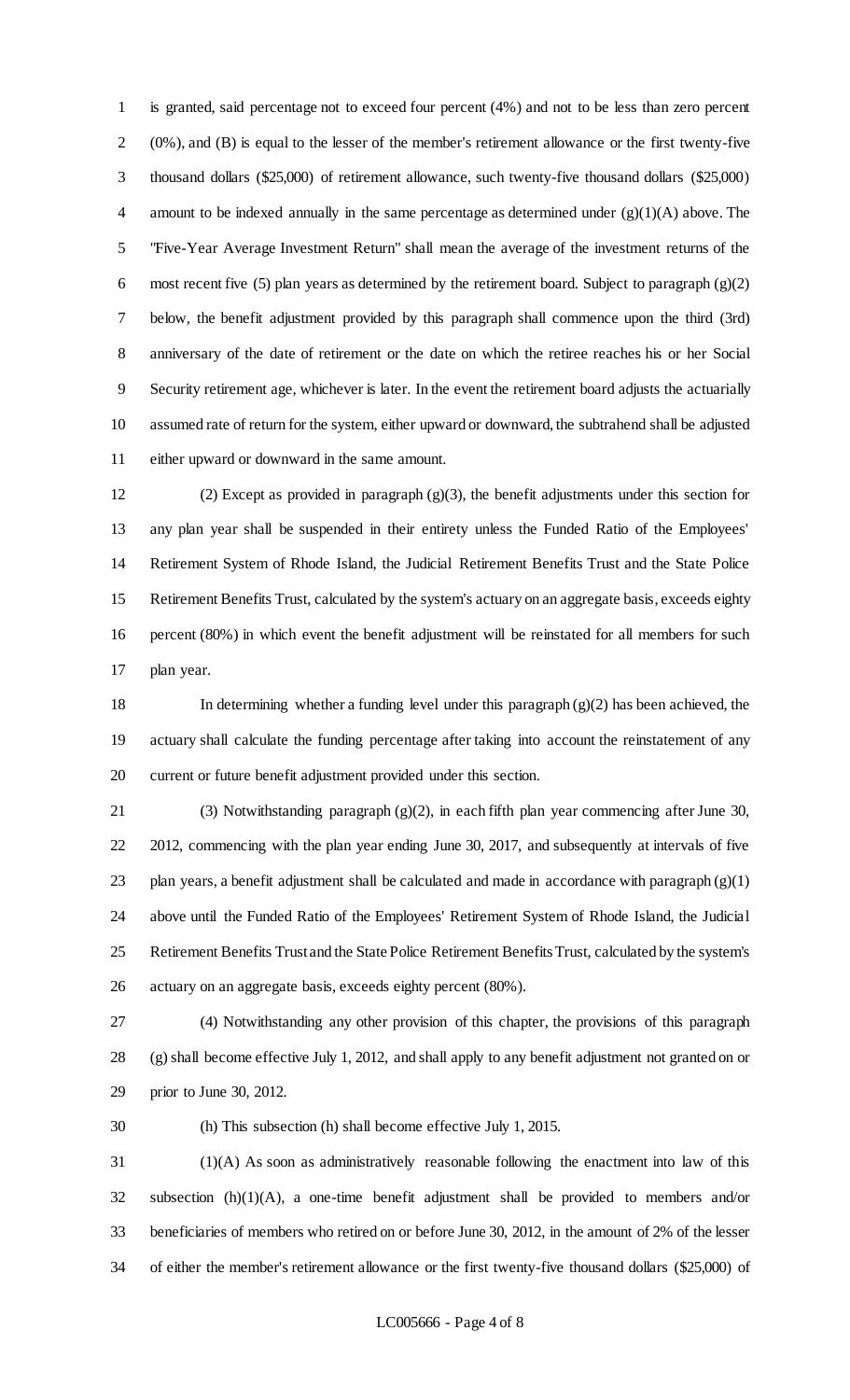the member's retirement allowance. This one-time benefit adjustment shall be provided without regard to the retiree's age or number of years since retirement.

 (B) Notwithstanding the prior subsections of this section, for all present and former employees, active and retired members, and beneficiaries receiving any retirement, disability or death allowance or benefit of any kind, the annual benefit adjustment provided in any calendar year under this section for adjustments on and after January 1, 2016, and subject to subsection (h)(2) 7 below, shall be equal to (I) multiplied by (II):

 (I) Shall equal the sum of fifty percent (50%) of (i) plus fifty percent (50%) of (ii) where: (i) Is equal to the percentage determined by subtracting five and one-half percent (5.5%) (the "subtrahend") from the five-year average investment return of the retirement system determined as of the last day of the plan year preceding the calendar year in which the adjustment is granted, said percentage not to exceed four percent (4%) and not to be less than zero percent (0%). The "five-year average investment return" shall mean the average of the investment returns of the most recent five (5) plan years as determined by the retirement board. In the event the retirement board adjusts the actuarially assumed rate of return for the system, either upward or downward, the subtrahend shall be adjusted either upward or downward in the same amount.

 (ii) Is equal to the lesser of three percent (3%) or the percentage increase in the Consumer Price Index for all Urban Consumers (CPI-U) as published by the U.S. Department of Labor Statistics determined as of September 30 of the prior calendar year. In no event shall the sum of (i) plus (ii) exceed three and one-half percent (3.5%) or be less than zero percent (0%).

 (II) Is equal to the lesser of either the member's retirement allowance or the first twenty- five thousand eight hundred and fifty-five dollars (\$25,855) of retirement allowance, such amount 23 to be indexed annually in the same percentage as determined under subsection  $(h)(1)(B)(I)$  above. The benefit adjustments provided by this subsection (h)(1)(B) shall be provided to all retirees entitled to receive a benefit adjustment as of June 30, 2012, under the law then in effect, and for all other retirees the benefit adjustments shall commence upon the third anniversary of the date of retirement or the date on which the retiree reaches his or her Social Security retirement age, whichever is later.

 (2) Except as provided in subsection (h)(3) of this section, the benefit adjustments under subsection (h)(1)(B) for any plan year shall be suspended in their entirety unless the funded ratio of the employees' retirement system of Rhode Island, the judicial retirement benefits trust and the state police retirement benefits trust, calculated by the system's actuary on an aggregate basis, exceeds eighty percent (80%) in which event the benefit adjustment will be reinstated for all members for such plan year.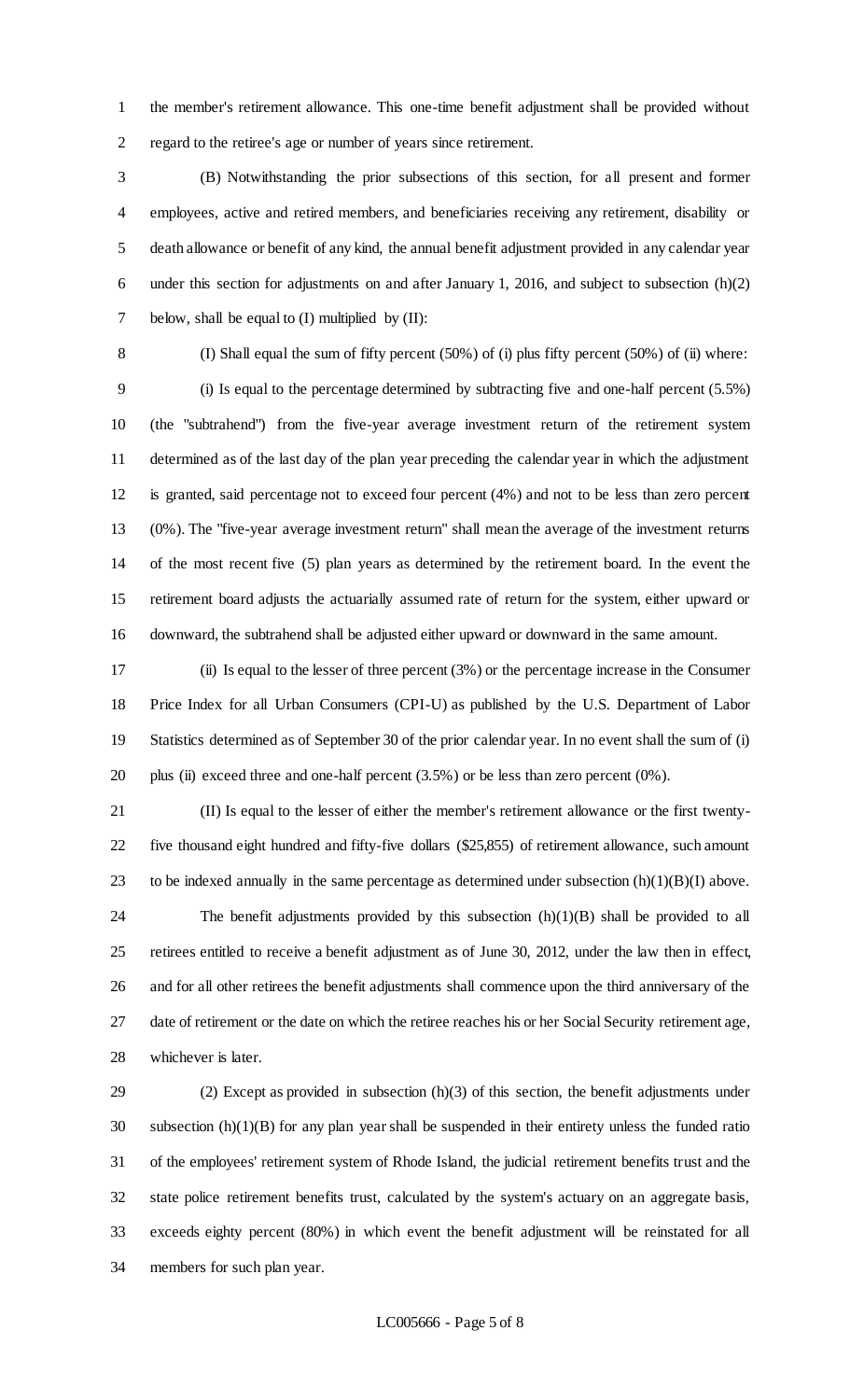In determining whether a funding level under this subsection (h)(2) has been achieved, the actuary shall calculate the funding percentage after taking into account the reinstatement of any current or future benefit adjustment provided under this section.

 (3) Notwithstanding subsection (h)(2), in each fourth plan year commencing after June 30, 2012, commencing with the plan year ending June 30, 2016, and subsequently at intervals of four plan years:

(i) A benefit adjustment shall be calculated and made in accordance with subsection

8 (h) $(1)(B)$  above; and

 (ii) Effective for members and/or beneficiaries of members who retired on or before June 30, 2015, the dollar amount in subsection (h)(1)(B)(II) of twenty-five thousand eight hundred and fifty-five dollars (\$25,855) shall be replaced with thirty-one thousand and twenty-six dollars (\$31,026) until the funded ratio of the employees' retirement system of Rhode Island, the judicial retirement benefits trust and the state police retirement benefits trust, calculated by the system's actuary on an aggregate basis, exceeds eighty percent (80%).

 (i) Effective for members and/or beneficiaries of members who have retired on or before July 1, 2015, a one-time stipend of five hundred dollars (\$500) shall be payable within sixty (60) days following the enactment of the legislation implementing this provision, and a second one-time stipend of five hundred dollars (\$500) in the same month of the following year. These stipends shall be payable to all retired members or beneficiaries receiving a benefit as of the applicable payment date and shall not be considered cost of living adjustments under the prior provisions of this section.

22 (j)(1) Notwithstanding the prior subsections of this section, for all present and former employees, active and retired members, and beneficiaries receiving any retirement, disability, or 24 death allowance or benefit of any kind, the annual benefit adjustment provided in any calendar 25 year, under this section for adjustments on and after January 1, 2023, shall be three percent (3%) and applied to the first thirty thousand dollars (\$30,000) of the member's retirement allowance provided that the prior year investment return shall yield a gain of ten percent (10%) or more. (2) In the event that the funding ratio of the employee's retirement system of Rhode Island,

29 the judicial retirement benefits trust and the state police retirement benefits trust, calculated by the system's actuary on an aggregate basis exceeds eighty percent (80%), this subsection shall become null and void and the annual benefit adjustment shall be awarded pursuant to the provisions of subsection (h) of this section.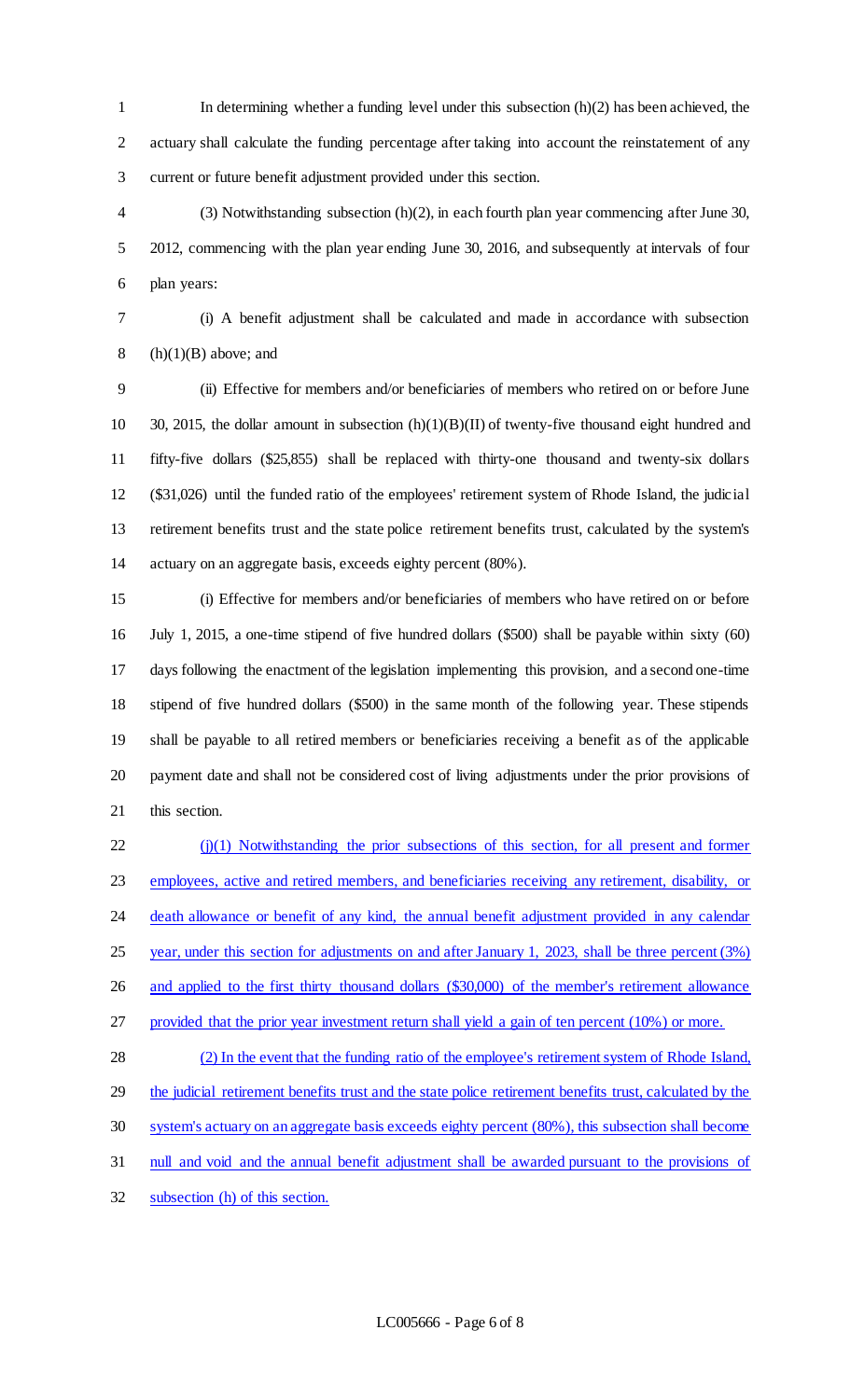======== LC005666 ========